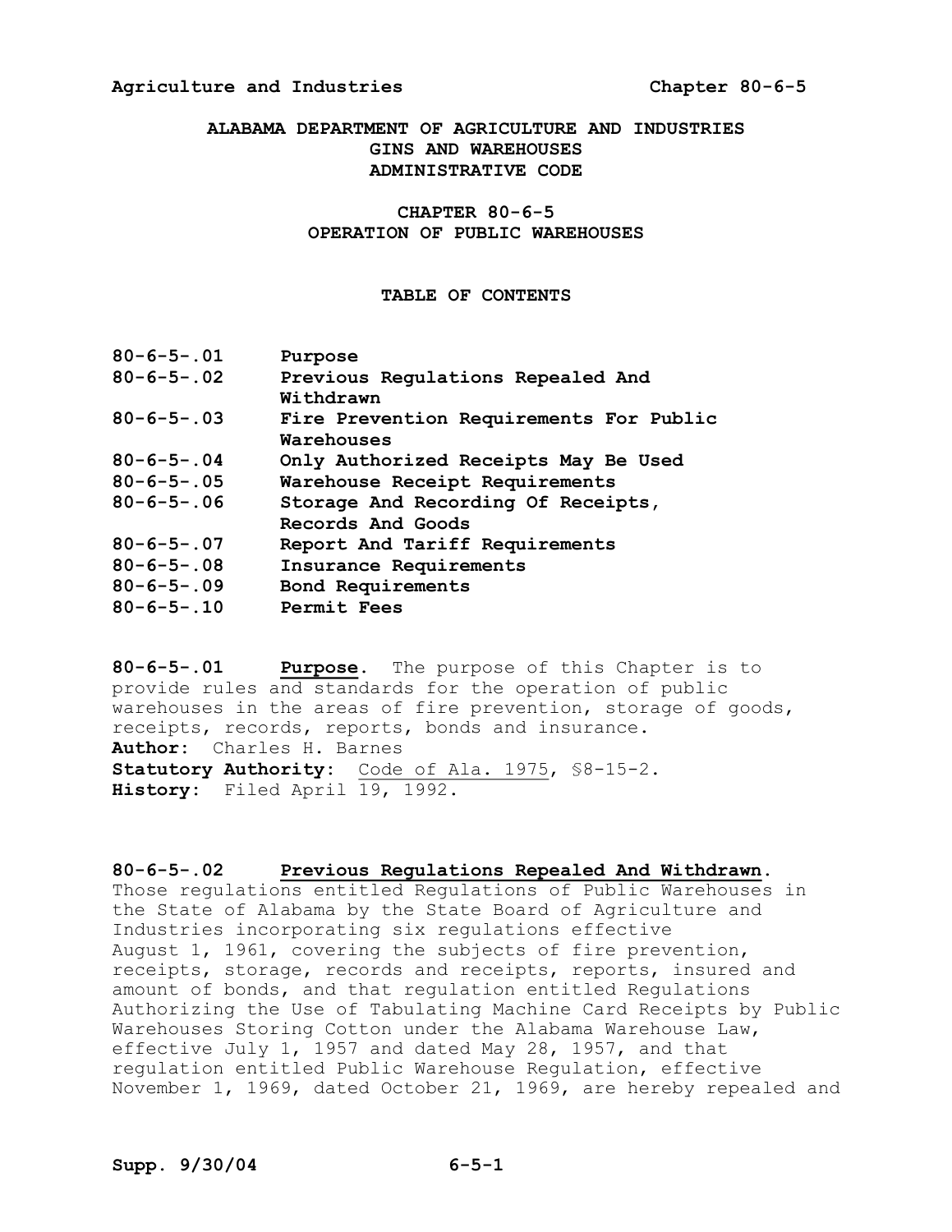### **Chapter 8065 Agriculture and Industries**

withdrawn. The following rules are hereby substituted in their place. **Author:** Charles H. Barnes Statutory Authority: Code of Ala. 1975, \$8-15-2. **History:** Filed April 19, 1992.

# **8065.03 Fire Prevention Requirements For Public Warehouses.**

(1) All loose cotton from sampling or from picking damaged cotton must be removed from the warehouse or placed in bags or closed bins as soon as picked or removed from the bale.

(2) All trash and rubbish must be removed from warehouse and not allowed to remain closer than 100 feet from any open area. Cotton stored in the open should be tiered or stacked in an orderly manner and so located as to reduce fire hazards to a minimum.

(3) No Smoking signs must be kept conspicuously posted in the warehouse at all times.

(4) Cotton that has been in a fire, or in which fire originated during the process of ginning, must not be stored in any warehouse for at least five days after such fire.

(5) No warehouseman shall store any article of value, other than for which a public warehouseman's permit has been issued, when the warehouse space is needed for the storage and proper protection of the goods authorized in the warehouseman's permit. When the warehouse space will permit other articles to be stored than that for which a public warehouseman's permit has been issued but storage for such additional article or articles would cause the insurance rate on the goods in the warehouse to increase, then the additional article shall not be stored until after the warehouseman has absorbed the increased insurance on all the goods stored. No nitrate material such as ammonium nitrate shall be stored in warehouses where cotton is stored. The Commissioner of Agriculture and Industries is authorized to refuse to approve, or to withdraw his approval of the application of a public warehouseman's permit to store more than one article when it appears that all the storage space is, or will be, needed for the proper protection and accommodation in handling of the principal article represented in the application for a warehouseman's permit.

(6) In addition to the above requirements set out in paragraph no. (1) through (5) above, all public warehouses must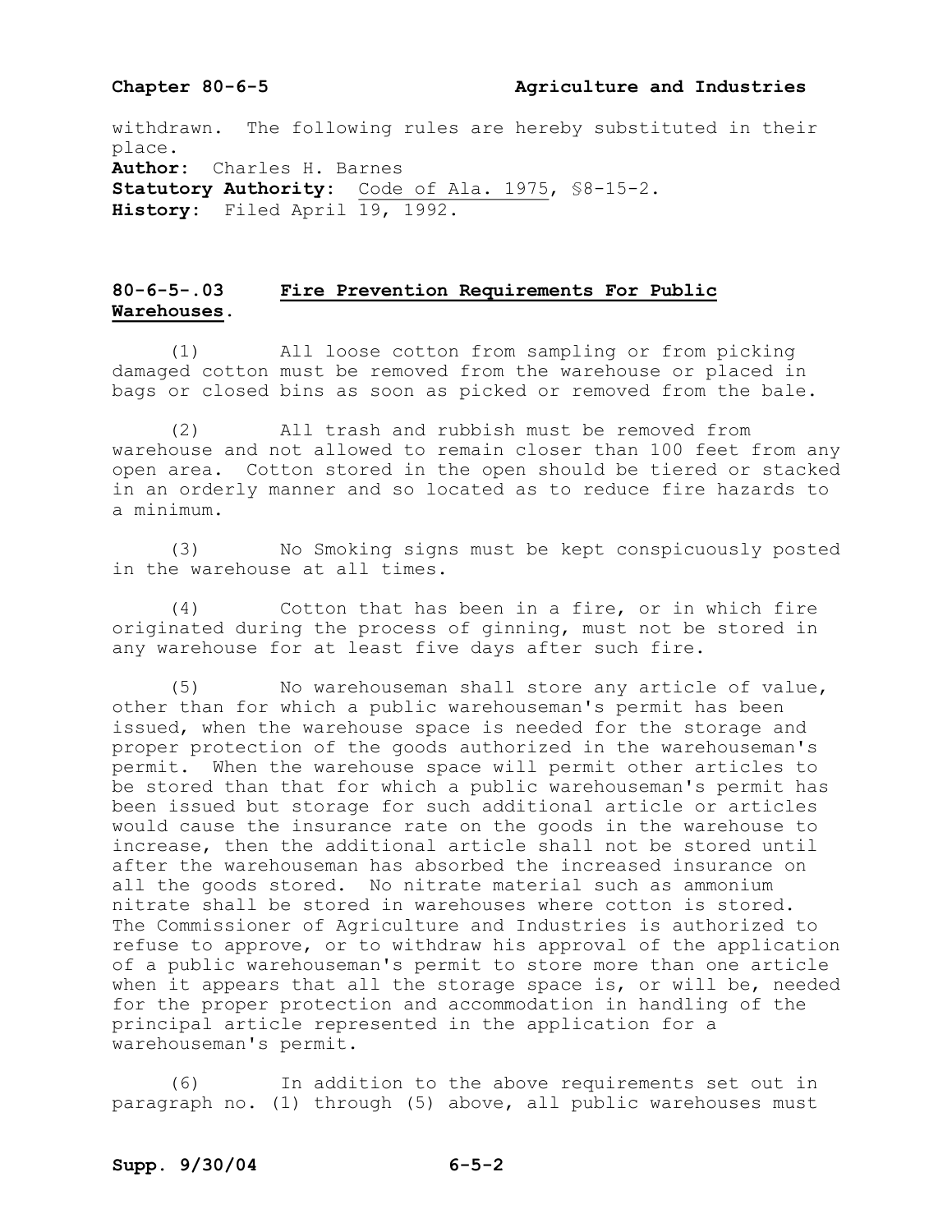comply with those fire prevention standards as promulgated by regulation of the State Fire Marshal and those standards imposed by the various municipalities where the public warehouse may be located. Failure to comply with the above standards, after warning, will be considered grounds for revocation, suspension or failure to renew the permit for the operation of a public warehouse. **Author:** Charles H. Barnes Statutory Authority: Code of Ala. 1975, \$8-15-2. **History:** Filed April 19, 1992.

# **8065.04 Only Authorized Receipts May be Used.**

(1) No warehouseman is authorized to issue any character or form of a receipt except that authorized by law and the rules and regulations of the State Board of Agriculture and Industries. Receipts now in use and approved by the State Board of Agriculture and Industries are approved receipts for use of public warehousemen.

(2) All endorsements on the warehouse receipt of the words stored in the open, shall be with a rubber stamp across the face of the receipts with letters of the words to be not less than 1/4 inch in height.

No receipts shall be used for representing cotton or other articles of value, stored in the open other than those which are in use for the storage of cotton or other articles of value within the warehouse.

(3) The Commissioner of Agriculture and Industries is authorized to negotiate and make arrangements by contract with a manufacturer of safety paper to have the seal of the Department of Agriculture and Industries watermarked in said paper for printing receipts approved for use by public warehousemen, and to cause the watermarked safety paper to be placed at the disposal of a contract printer. He is also authorized to negotiate and make arrangements by contract for printing of public warehouse receipts on the watermarked safety paper secured by contract from the manufacturer thereof. The printer shall make such bond or bonds for the faithful performance of his contract and the proper handling of the watermarked paper and orders of public warehousemen as the Commissioner may require.

All orders for receipts shall be made to the contract printer by the warehouseman and the printer will submit a copy of the order, in duplicate, to the Department of Agriculture and Industries for approval before the order is filled.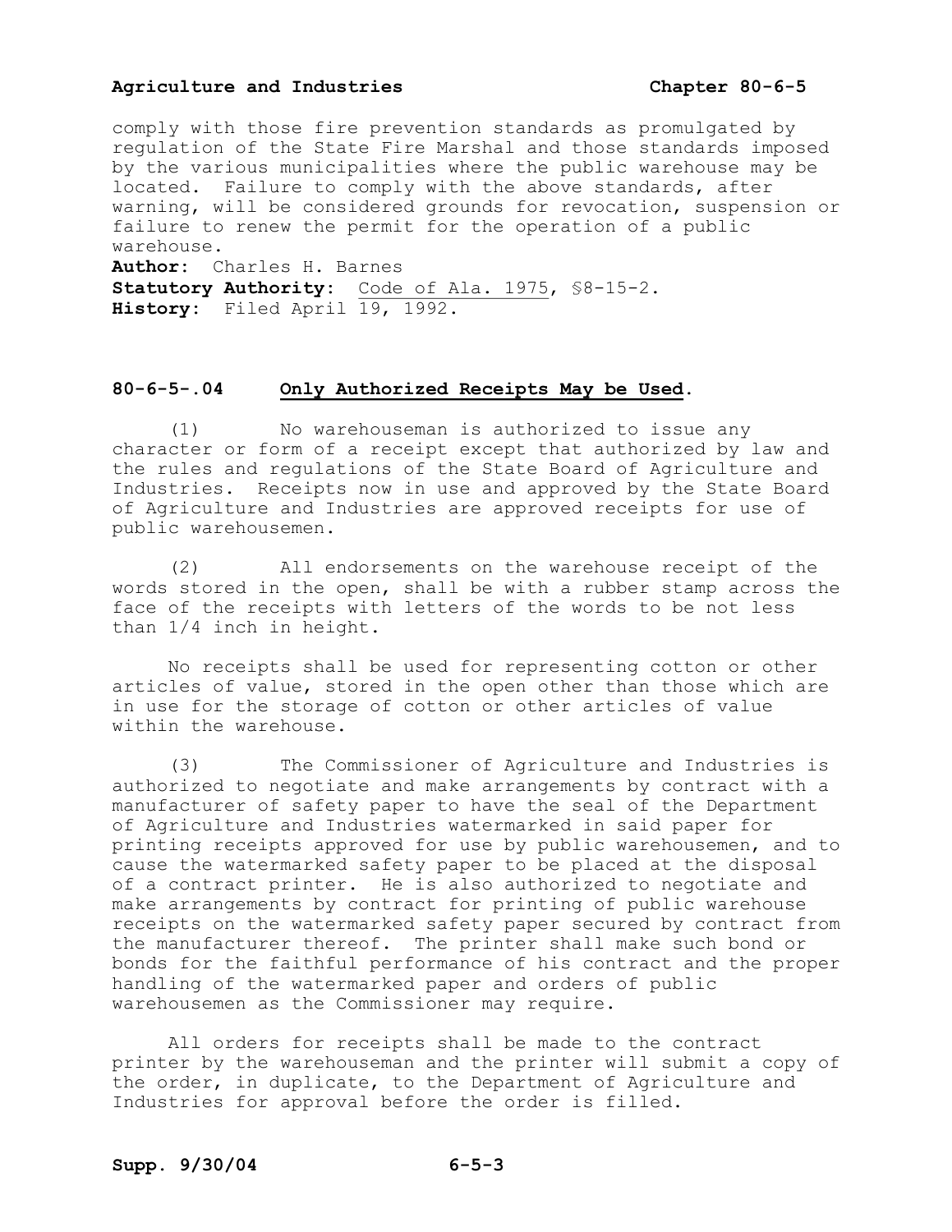(4) Any warehouseman who for some extraordinary reason desires to print his receipts in approved form and/or as an approved Block receipt, on a safety paper other than that herein described, may do so after first obtaining a special permit from the Commissioner of Agriculture and Industries, provided the printer making such receipts posts the necessary bond that may be required by the Commissioner and meets all other terms required of the contract printer. Should the warehouseman contract for and use receipts, contrary to the provisions of this section, the Commissioner may himself, or through his agents, at his discretion, confiscate such illegal receipts wherever found. Also the Commissioner himself, or through his agents, may confiscate all unused receipts of warehousemen whose permits have been withdrawn or who have ceased to do a warehouse business.

(5) Warehousemen are also authorized to use and issue receipts printed upon tabulating machine cards provided such receipts otherwise comply with all requirements of the law and rules and regulations now in effect which govern the issuance of uniform warehouse receipts and such receipts must be issued in accordance with all of the requirements for receipts set out in this rule and the law.

(6) The Commissioner of Agriculture and Industries is authorized to enter into a contract with a manufacturer of tabulating business machine cards whereby such manufacturer will supply and furnish public warehouses storing cotton with tabulating machine cards pre-punched which comply with requirements of the Commodity Credit Corporation on which there shall be imprinted the uniform cotton warehouse receipts now required of such warehousemen. The manufacturer furnishing the tabulating machine card receipts shall be required to make and execute any bond that may be required by the Commissioner for the faithful performance of his contract and for the proper handling of receipts prepared for sale and distribution to public warehousemen together with other requirements which will enable the Commissioner of Agriculture and Industries to enforce the provisions of the Uniform Commercial Code and this rule.

(7) In addition to the above forms of warehouse receipts authorized for use, the form of electronically recording warehouse receipts knows as an electronic warehouse receipt (EWR) record is authorized for use provided:

1. that electronic warehouse receipts recorded, issued and filed meet the requirements of the regulations promulgated by the Consolidated Farm Services Agency (CFSA), formerly Agricultural Stabilization Conservation Services (ASCS), and published in the Federal Register and annually codified as 7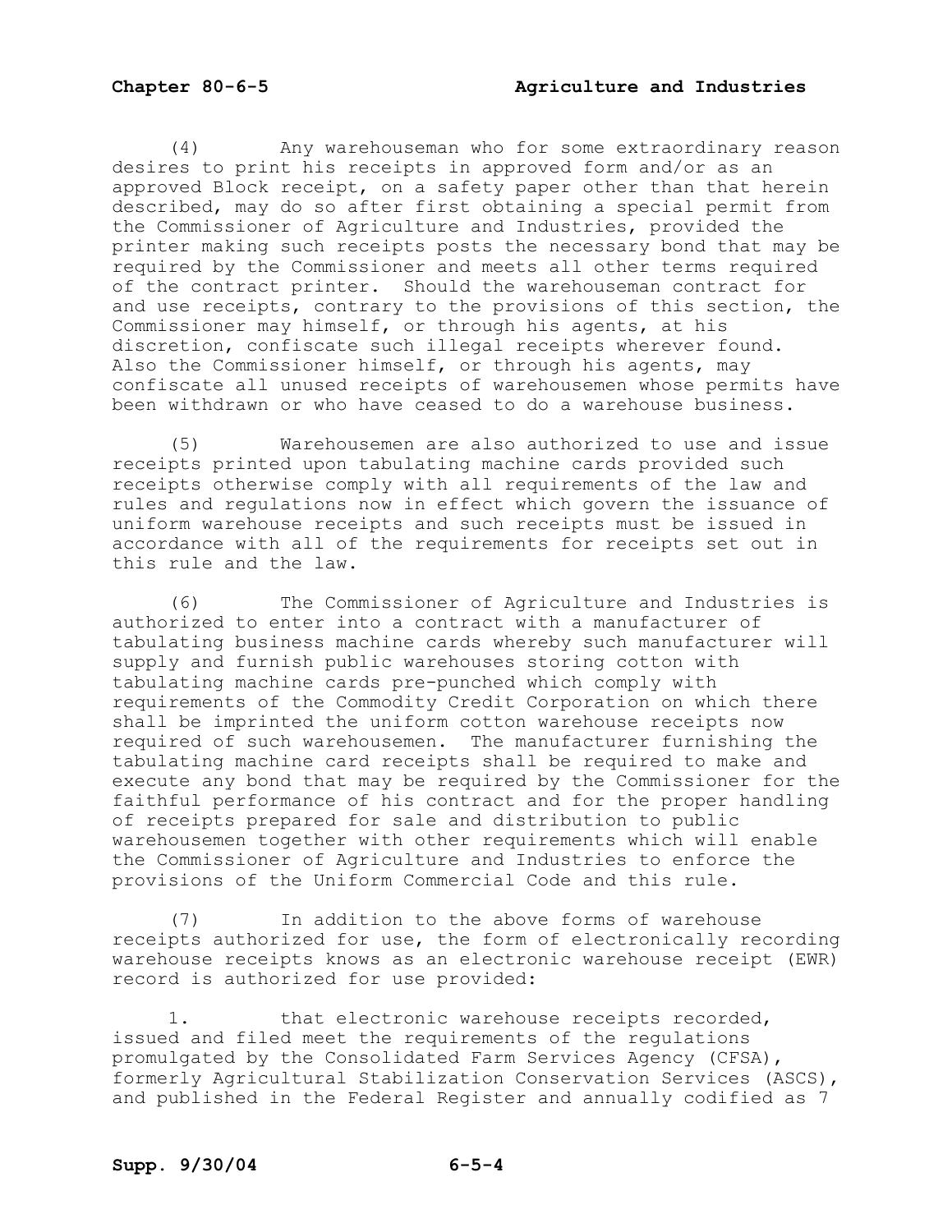C.F.R. part 735, relating to the issuance of cotton warehouse receipts, which regulations are incorporated herein and made a part hereof by reference for use of the Commissioner of the Alabama Department of Agriculture and Industries (Commissioner) as he may deem necessary;

2. that the individual or entity which operates the central filing system (CFS) which stores the (EWR) records, called "provider", shall meet the requirements of 7 C.F.R. part 735, as determined by the Commissioner. Only provider applicants approved by the CFSA shall be considered eligible for approval as a provider in Alabama. Eligible provider applicants shall first apply and secure approval form the Commissioner prior to providing service. The Commissioner shall not approve applicants with an interest which may reasonable be deemed to be in conflict with provider status as determined by Commissioner. Commissioner is authorized to formulate provider agreement for use as he may prescribe. He may suspend or terminate a provider's agreement for cause at any time.

3. Approved providers shall furnish to Commissioner annual audit level financial statements and submit to electronic data processing audits in like form submitted to CFSA; provide the Commissioner, for Department purposes, with unrestricted access to the physical site where the CFS and off-site records are retained, unrestricted access of provider's CFS and all related and backup files at no charge; and provide in a timely manner requested information in either electronic or printed format or both at Commissioner's discretion.

4. Each provider shall maintain an "errors and omissions", and a "fraud and dishonesty" insurance policy showing users, holders, and warehousemen as payees, each having a minimum coverage of \$2 million dollars with a deductible for each policy not to exceed \$10,000. Provider shall provide Department with proof of such insurance upon request. Each policy shall contain a clause requiring written notification to Department thirty days prior to cancellation.

5. In addition to all other authority and power granted the Commissioner in the execution of the duties of the Department, as the same shall pertain to the regulation of EWR's for non-federally licensed warehousemen in the State of Alabama, the Commissioner's authority and power herein shall in all respects correspond to that of the CFSA under the provisions of 7 C.F.R. part 735.

(8) The Commissioner may enter into a contract with providers as may be necessary in order to perform his regulatory duties hereunder. The provider shall be required to make and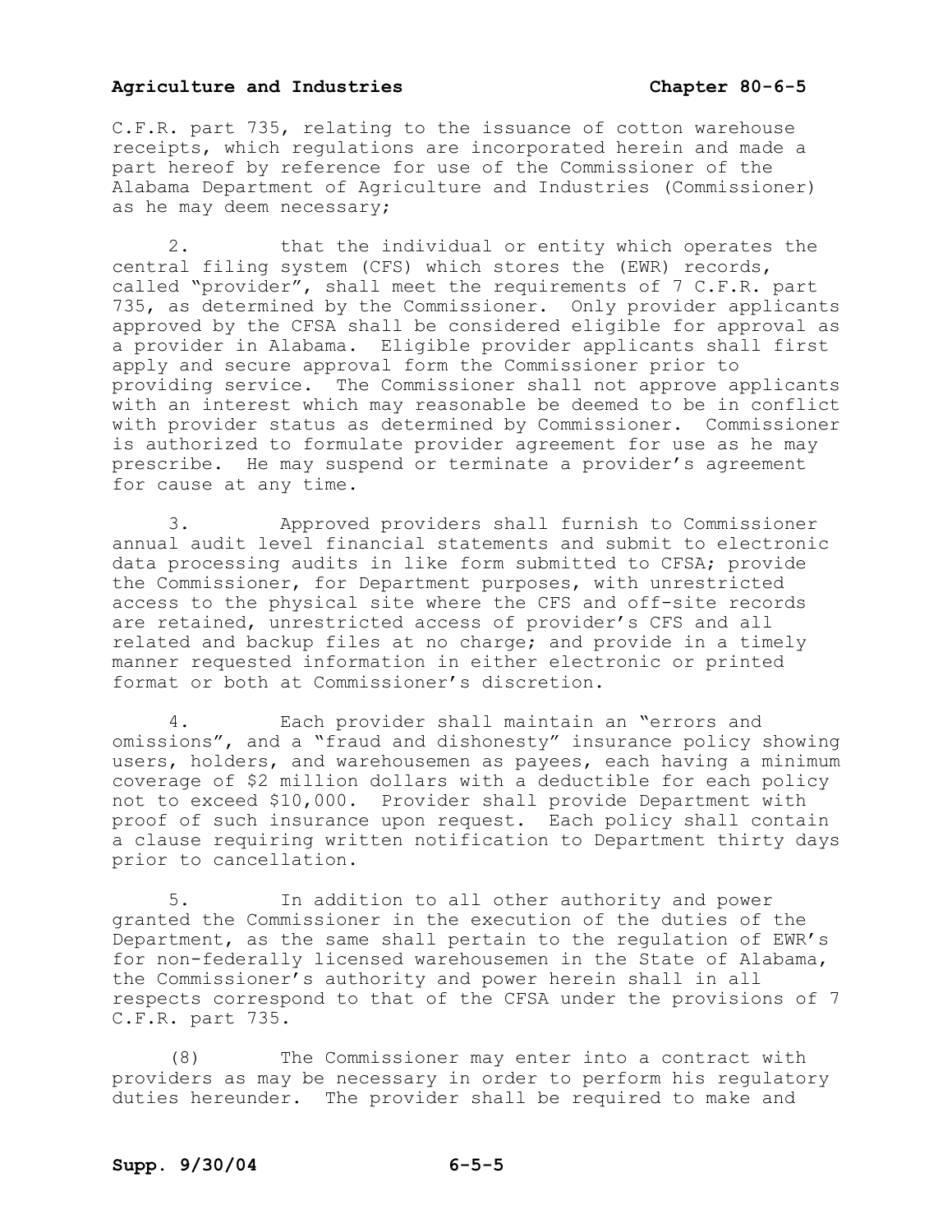execute any bond that may be required by Commissioner for the faithful performance of the contract and for the proper handling of EWR records together with other requirements which will enable the Commissioner to enforce the provisions of the Uniform Commercial Code, referenced federal regulations, Alabama law and this rule.

**Author:** Robert J. Russell

Statutory Authority: Code of Ala. 1975, \$8-15-2.

**History:** Filed April 19, 1992. **Amended:** Filed August 11, 1995; effective September 15, 1995.

# **8065.05 Warehouse Receipt Requirements.**

(1) All negotiable receipts issued for cotton must state, in addition to the requirements set out in the Uniform Commercial Code Documents of Title, Act, the weight, grade if known, private mark, and condition, if subject to comment, of the cotton when stored, except, that upon request in writing, the weight of the bale may be omitted from receipts issued for shippers cotton, provided such receipts are marked: NOT WEIGHED BY WAREHOUSE ISSUING THIS RECEIPT. In the absence of such written request not to weigh each bale of cotton received for storage each such bale must be accurately weighed by the warehouseman at the time it is received for storage, and the weight so determined shall be the weight inserted in the warehouse receipt. Provided, however, that any bale tendered for storage which bears external evidence of mud, excessive moisture, or weather damage, shall not be weighed for storage and a negotiable warehouse receipt shall not be issued thereon, until such bale is properly dried and cleaned, and any damage thereto plainly noted on the face of such receipt.

(2) Every receipt issued must state on its face whether it is negotiable or nonnegotiable.

(3) All warehouse receipts, whether negotiable or nonnegotiable must state plainly on their face whether the commodities represented by them are insured or not.

(4) Warehouse receipts shall be numbered consecutively and shall not be construed to prevent the issuance of receipts in regular sequence with respect to numbers assigned to cotton or other articles of value being stored from time to time in large quantities by one person or concern.

(5) There shall be printed on the face of every receipt, at lower left portion thereof, a statement of the nature of all charges to be made by the warehouseman which shall include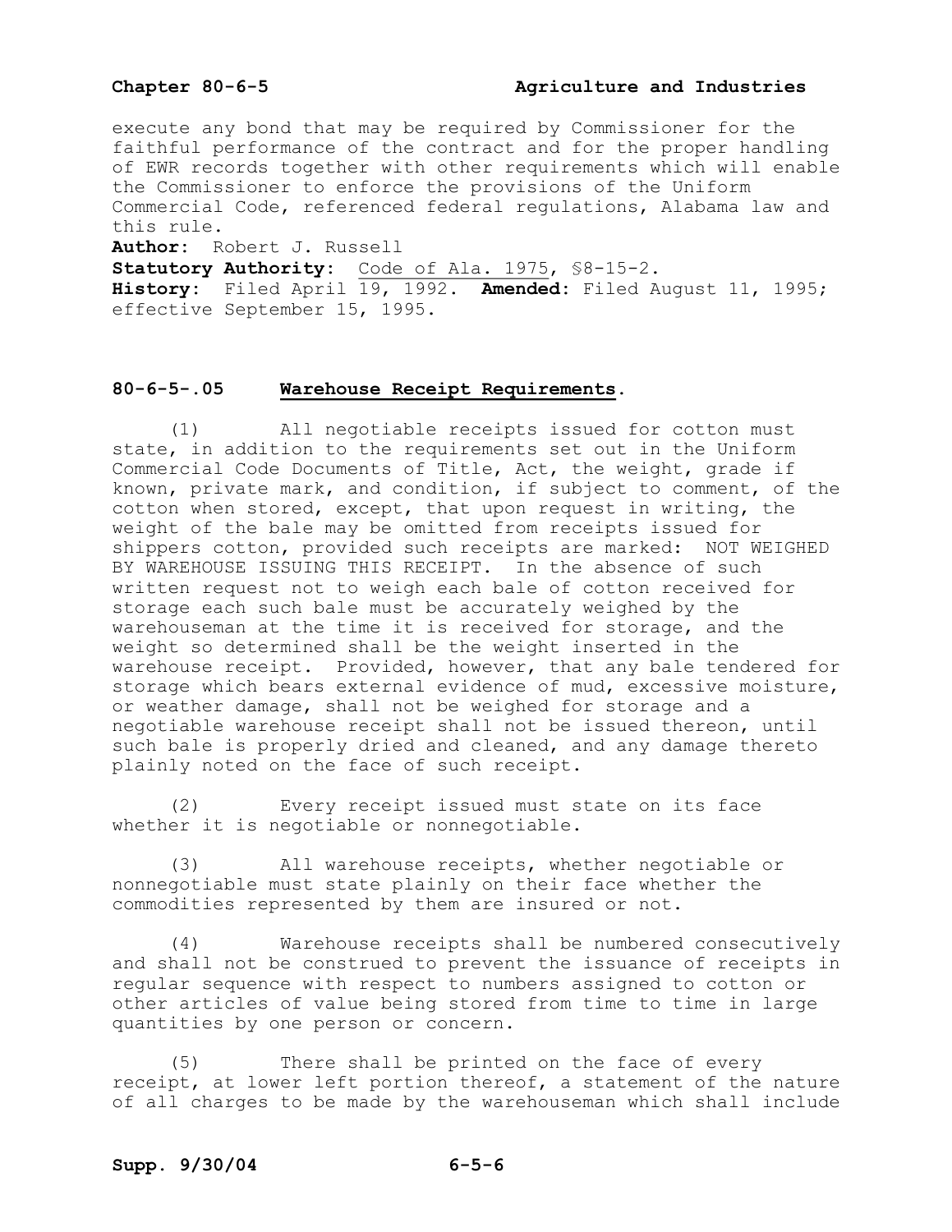the rate of monthly storage and the nature (though not the amount of the charge) of other services for which a lien is claimed.

(6) When a tariff charge covering receiving services or the first month's storage, or both, is collected at the time a warehouse receipt is issued, a notation of the collection of such charge or charges shall be made on the face of the warehouse receipt.

(7) A statement of ownership and all encumbrances on the articles of value on which a negotiable receipt has been issued which are not evidenced on the face of the receipt and the date of said statement shall be written or printed immediately before the space for endorsement on the back of every receipt.

(8) Receipts issued for the storage of cotton linters, motes and other waste cotton shall not be issued on receipt forms prescribed for lint cotton, and such receipts shall be printed on distinctive paper stock of a different color from receipts used for storage of lint cotton. Receipt forms used for the storage of cotton linters, motes and other waste cotton must be approved by the Commissioner of Agriculture and Industries.

(9) In case of a lost or destroyed receipt, a new receipt upon the same terms subject to the same conditions and bearing on its face the number and the date of the receipt in lieu of which it is issued and a plain and conspicuous statement that it is a duplicate issued in lieu of a lost or destroyed receipt, may be issued upon compliance with the conditions set out below.

(10) Before issuing such duplicate receipt the warehouseman shall require the depositor or other person applying therefor to make and file with the warehouse 1. an affidavit showing that he is lawfully entitled to the possession of the original receipt, that he has not negotiated or assigned it, how the original receipt was lost or destroyed, and, if lost, that diligent effort has been made to find the receipt without success, and 2. a bond in an amount double the value, at the time the bond was given, of the cotton, or other articles of value on which a negotiable receipt has been issued, represented by the lost or destroyed receipt. Such bond shall be in a form approved for the purpose by the Commissioner of Agriculture and Industries, shall be conditioned to indemnify the warehouseman against any loss sustained by reason of the issuance of such duplicate receipt, and shall have as surety thereon a surety company which is authorized to do business and is subject to service of process in a suit on the bond, in the State of Alabama or two individuals each of whom owns real property having a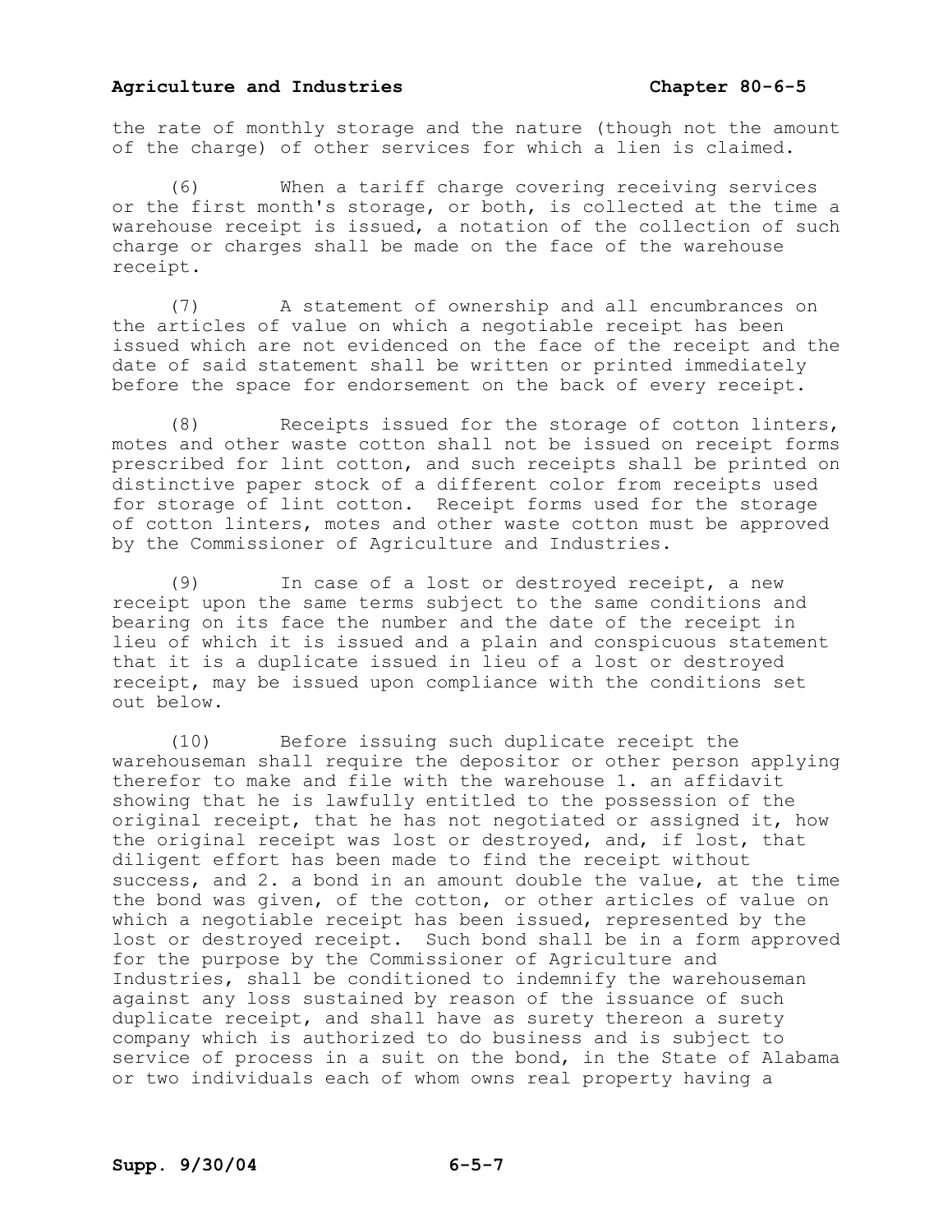value, in excess of all exemptions and encumbrances, to the extent of double the amount of the bond. **Author:** Charles H. Barnes Statutory Authority: Code of Ala. 1975, \$8-15-2. **History:** Filed April 19, 1992.

# **8065.06 Storage And Recording Of Receipts, Records And Goods.**

(1) There shall be a warehouse record of every receipt issued for cotton or other articles of value which shall be a duplicate of the receipt issued as to the following: 1. tag letter, if used; 2. receipt number; 3. place and date of issuance of the receipt; 4. person to whom issued; 5. description of the article; and 6. the signature of the person authorized to sign receipts.

(2) A numerical record book or Electronic Warehouse Receipt (EWR) record shall be kept by all warehousemen, which shall furnish the following information: 1. date of issuance of receipt; 2. from whom article received; 3. number of receipt (which shall correspond to tag number of bale or other article); 4. weight of bale, or in case of other articles, the weight, measure or other approved description; 5. date of delivery and 6. to whom delivered. All books and records of all warehouses must be kept posted to date, so as to show a true condition of the warehouse at all times.

(3) All books, records except EWR records, receipts and cancelled receipts must be kept in a fireproof safe or vault so that in case of fire they will not be damaged or destroyed. In case of fire, and the destruction or damage therefrom of articles on which receipts are outstanding, the warehouseman shall notify the Commissioner of Agriculture and Industries immediately by wire or telephone. The Commissioner shall, on receipt of such notice, proceed immediately to make an audit of the article, receipts and records of the warehouse.

(4) No property shall be delivered to anyone except upon the surrender and cancellation of the receipt issued for the storage of such property, and such receipt, except for EWR record shall be cancelled by tearing or cutting out that portion of the receipt which contains the signature of the warehouseman; provided, however, the warehouseman may cancel such receipts by perforation which shall stamp the word "Cancelled" on each such receipt, but before a warehouseman shall use this method of cancellation, permission therefor shall be obtained from the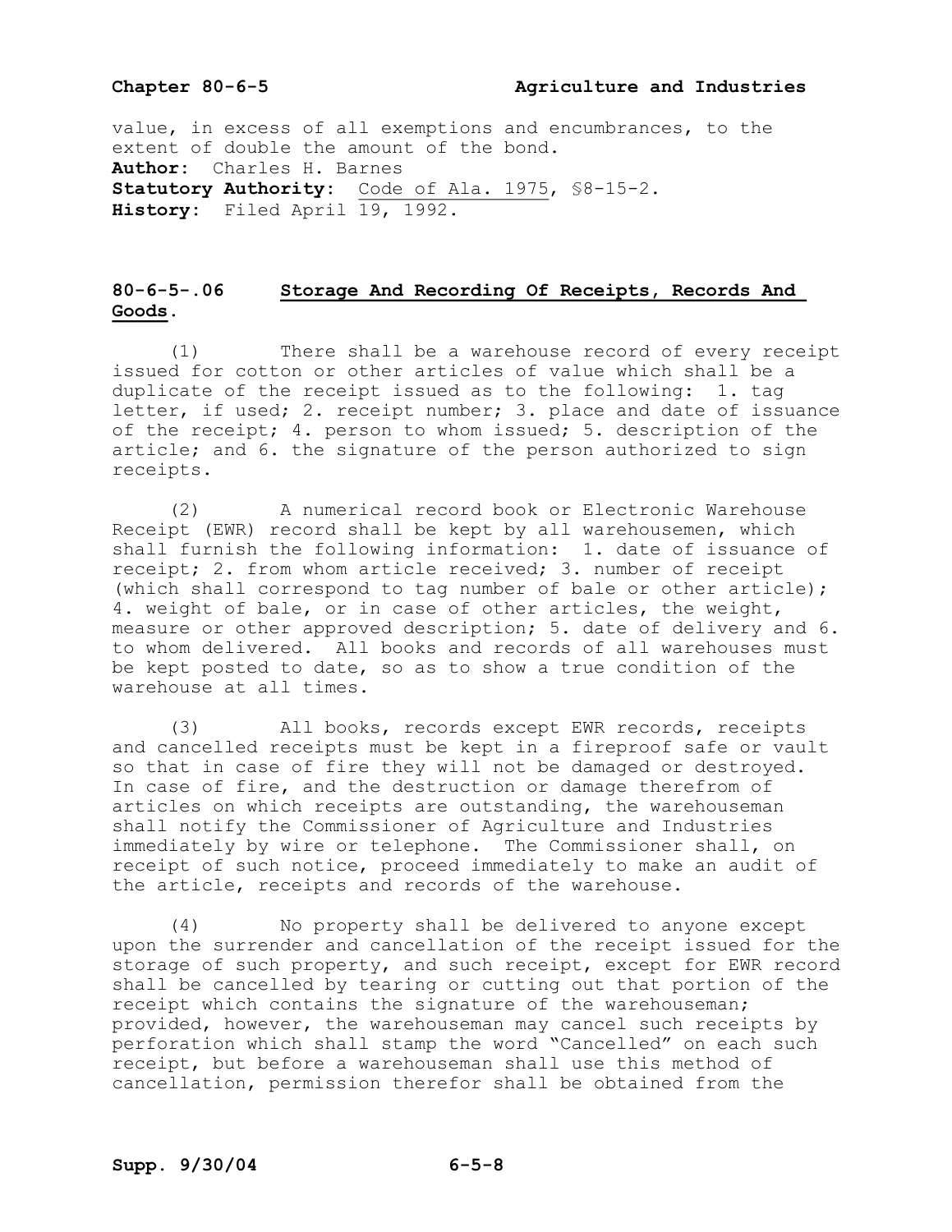Commissioner of Agriculture and Industries. An EWR record shall be cancelled by warehouse through Provider database.

(5) All cancelled warehouse receipts shall be kept by the warehouseman and set up or filed in numerical order in sequence according to serial numbers of the receipts.

(6) In the event a warehouse receipt becomes lost or destroyed after such receipt is surrendered to the warehouseman and the property covered by the receipt is delivered to the receipt holder, the warehouseman shall execute and furnish to the Commissioner of Agriculture and Industries an affidavit stating the reason why the receipt or receipts cannot be produced, list receipt numbers together with such other information as the Commissioner may require. The foregoing requirement must be complied with by the warehouseman before the Commissioner is authorized to delete the numbers of any cancelled receipts involved from the warehouseman's outstanding receipts where such receipts have been lost or destroyed.

(7) Any warehouseman who receives cotton or other articles of value and issues a receipt for same, places the said cotton or other article of value outside of warehouse for a longer period of time than seventy-two hours, and who fails to stamp across the face of the receipt at the time of issuance, the words "stored in the open", shall be held to have violated Code of Ala. 1975, §8-15-16. Cotton or other articles of value having been stored inside the warehouse, and later moved outside of the warehouse, must be insured by the warehouseman at the time it is "stored in the open", provided that the receipt is outstanding and uncancelled by the warehouseman.

Cotton or other articles of value "stored in the open" may be moved inside the warehouse, and a new receipt issued, provided the original receipt on which the words "stored in the open" are endorsed is taken up and cancelled at the time, and that the insurer of the article so transferred be given notice at the time of such transfer.

(8) Every warehouseman shall, upon acceptance of any bale of cotton or other article in package or separate unit form (not fungible) for storage, immediately attach thereto a tag of good quality which shall be numbered to correspond to the number of warehouse receipts issued for same.

(9) Every warehouseman shall so store and arrange every bale of cotton or any other goods so that a tag check may be made as needed. The warehouse owner shall, upon reasonable request by Department examiner, promptly present cotton receipts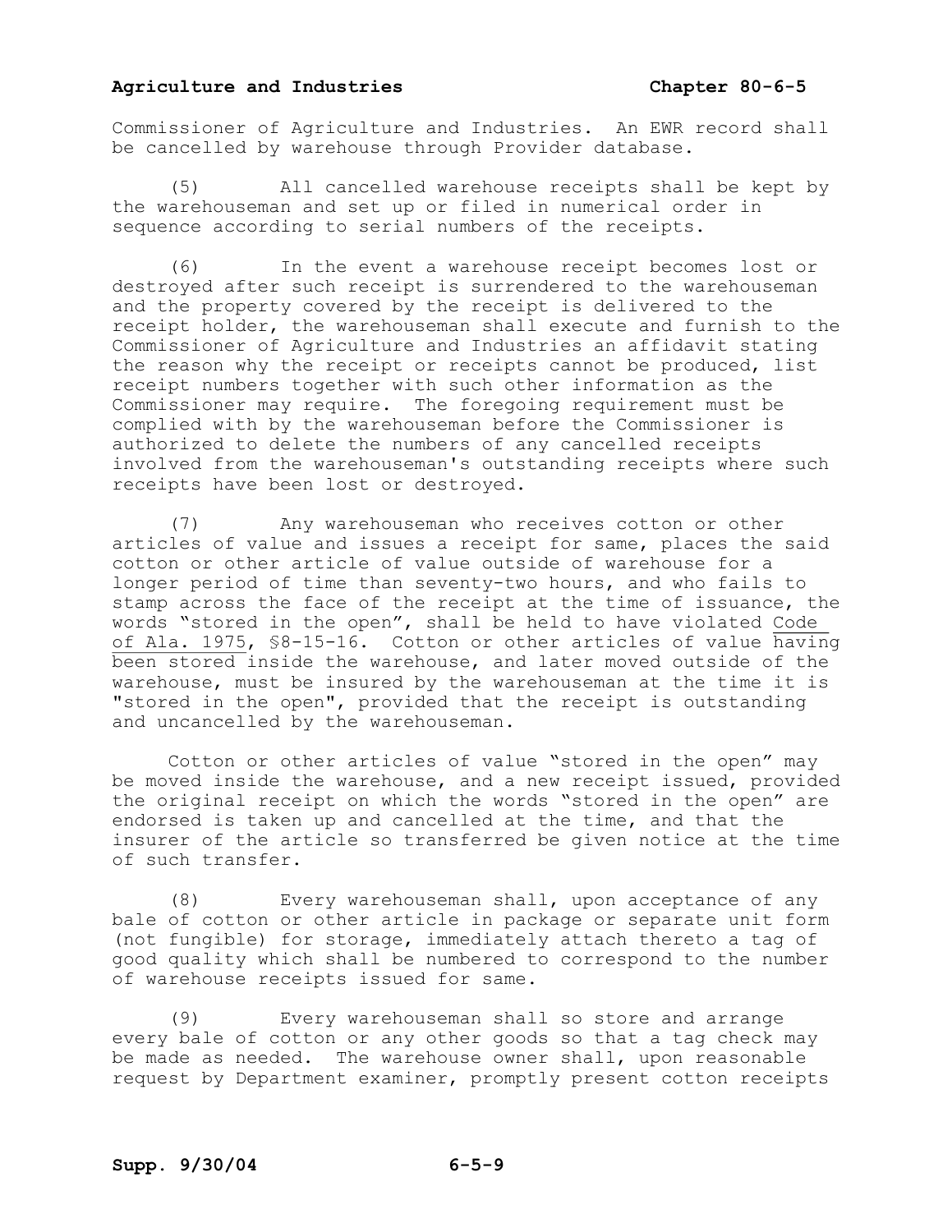and storage records and move or rearrange cotton bales to allow accurate count and/or tag check.

(10) All warehouses must be constructed so as to exclude dampness and moisture from beneath and the roof must be kept in good repair so as to prevent leaks.

(11) When baled cotton suffers damage while stored in a public warehouse, the warehouseman shall as promptly as feasible reweigh the damaged bales, effect the necessary repairs and again reweigh the bales after repairs are completed. Notice that such repairs have been made, including bale tag numbers, reweights before repairs and reweights after repairs shall be promptly mailed or delivered to the holder of the warehouse receipts covering such cotton as soon as such holder or owner can be identified.

(12) Scales used in weighing cotton in public warehouses shall be tested for accuracy at least once daily and when such scales have been moved from one location to another.

(13) Every warehouse storing commodities for the public shall be open or the warehouseman shall be available by a posted notice five days each week (Monday through Friday with holidays excepted) a minimum of eight hours per day for the delivery of commodities. Every such warehouse shall post a notice on the outside front door of the warehouse, or other conspicuous place thereon, which notice shall give the name, address and telephone number of the warehouseman or one or more of his employees who can be contacted for the delivery of stored commodities in order that such information may be available to storers of commodities when the warehouse is closed. Each warehouse shall show in its published tariff the hours of the day that it will be open and also the name, address and telephone number of the person who can be contacted for delivery of commodities when the warehouse is closed.

**Author:** Robert J. Russell

**Statutory Authority:** Code of Ala. 1975, \$8-15-2.

**History:** Filed April 19, 1992. **Amended:** Filed August 11, 1995; effective September 15, 1995. **Amended:** Filed June 24, 1997; effective July 29, 1997.

### **8065.07 Report And Tariff Requirements.**

(1) At the close of business on the last day of every calendar month, all public warehouseman shall make a report to the Commissioner of Agriculture and Industries showing such information as he may require; blanks for submitting these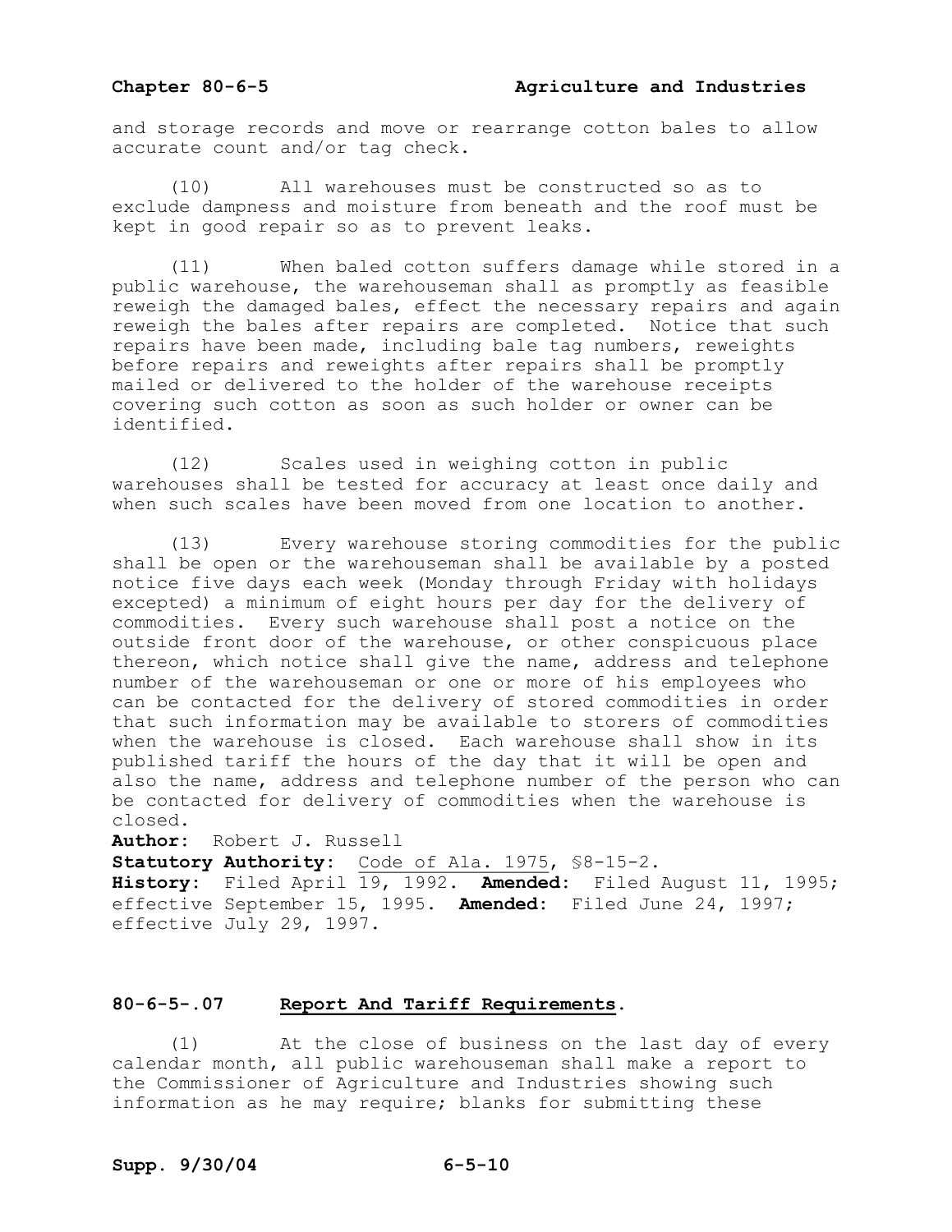monthly reports will by provided by the Commissioner of Agriculture and Industries. An exact copy of this report shall be kept on file by the warehouseman for a period of six months after the date on which the report is made.

(2) At the close of business of every day all public warehousemen shall make and keep for inspection by the Commissioner of Agriculture and Industries a report of all cotton or other articles of value placed outside the warehouse, the number of bales of cotton or the number or amount of other articles of value stored outside, naming the amount of insurance and the companies with whom the insurance is carried; provided, that all cotton or other articles of value stored in the open shall be insured for the full value of same at the time it is stored in the open.

(3) At the beginning of each cotton season, each public warehouse authorized to store cotton shall file with the Commissioner of Agriculture and Industries a tariff or schedule of rates and charges to apply during the season. When any rate or charge is changed during the cotton season, previous notice in writing of such change shall be filed with the Commissioner of Agriculture and Industries. Such tariffs and amendments shall be filed in duplicate and made available to the interested public. **Author:** Charles H. Barnes Statutory Authority: Code of Ala. 1975, \$8-15-2. **History:** Filed April 19, 1992.

# **8065.08 Insurance Requirements.**

(1) All public warehouses shall fully insure against loss by fire, peril or damage all goods accepted for storage to include each and every bale of cotton, unless instructed by the owners of such goods not to insure them. The above property insurance shall be issued by insurers authorized to do the business of insurance in the State of Alabama and shall be without limit of liability.

(2) Any purchaser of an insured warehouse receipt who desires cancellation of the insurance on same must surrender to the warehouseman said receipts to be stamped with the words Not Insured By Warehouseman showing date with a rubber stamp across the face of the receipts with letters of the words Not Insured By Warehouseman to be not less than 1/4 inch in height.

(3) Those warehouses falling under the provisions of Code of Ala. 1975, \$8-15-7, requiring proof of warehouseman's legal liability insurance shall, prior to the issuance of a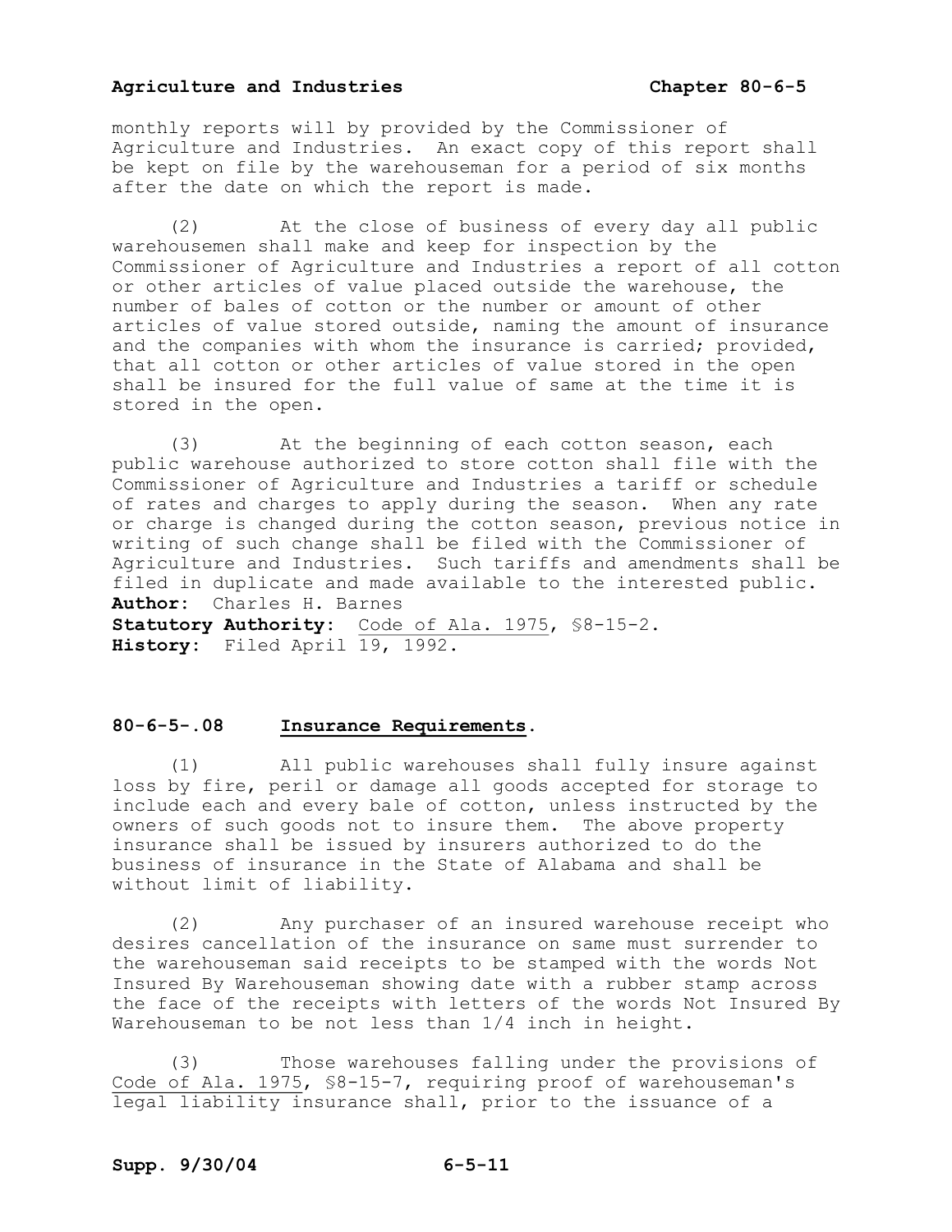# **Chapter 8065 Agriculture and Industries**

permit, present evidence of this insurance in an amount equal to the total value of goods stored at any one time during the past 12 months. If the warehouseman, by written contract with a storer of goods, limits his liability, then only the value of the goods for which the warehouseman is liable need be covered by the above liability insurance. Written certification reflecting the amount of contractual liability shall accompany the required evidence of insurance. Exclusionary causes in the insurance policy excluding coverage of liability insurance on stored goods in the care, custody or control of the warehouseman shall not be accepted and if the insurance policy contains such a clause, the warehouseman shall be deemed not to have complied with the provisions of \$8-15-7 above regarding liability insurance coverage.

**Author:** Charles H. Barnes Statutory Authority: Code of Ala. 1975, \$8-15-2. History: Filed April 19, 1992.

# **8065.09 Bond Requirements.**

 $(1)$  The bond required under Code of Ala. 1975, \$8-15-7 above for warehouses storing the following agricultural commodities shall be computed, based upon the total storage capacity of the warehouse or group of warehouses, all under one permit. The total bond shall be subject to the liabilities of each warehouse, under one permit, such warehouses being considered as one for bond requirements.

(a)  $\qquad \qquad$  Cotton - \$5.00 per bale.

(b) All agricultural commodities other than cotton 20 cents per bushel. If the warehouse stores on tonnage other than bushel basis, minimum weights of the various commodities per bushel as set out in Chapter 80-13-3 shall be used for conversion to bushels.

(2) The Commissioner of Agriculture and Industries may, in his discretion, use the regulations of the Federal Warehouse System for the determination of the total storage capacity of a warehouse. **Author:** Charles H. Barnes Statutory Authority: Code of Ala. 1975, \$8-15-2. **History:** Filed April 19, 1992.

**8065.10 Permit Fees.** Any applicant for a permit to operate a public warehouse as outlined in Code of Ala. 1975,